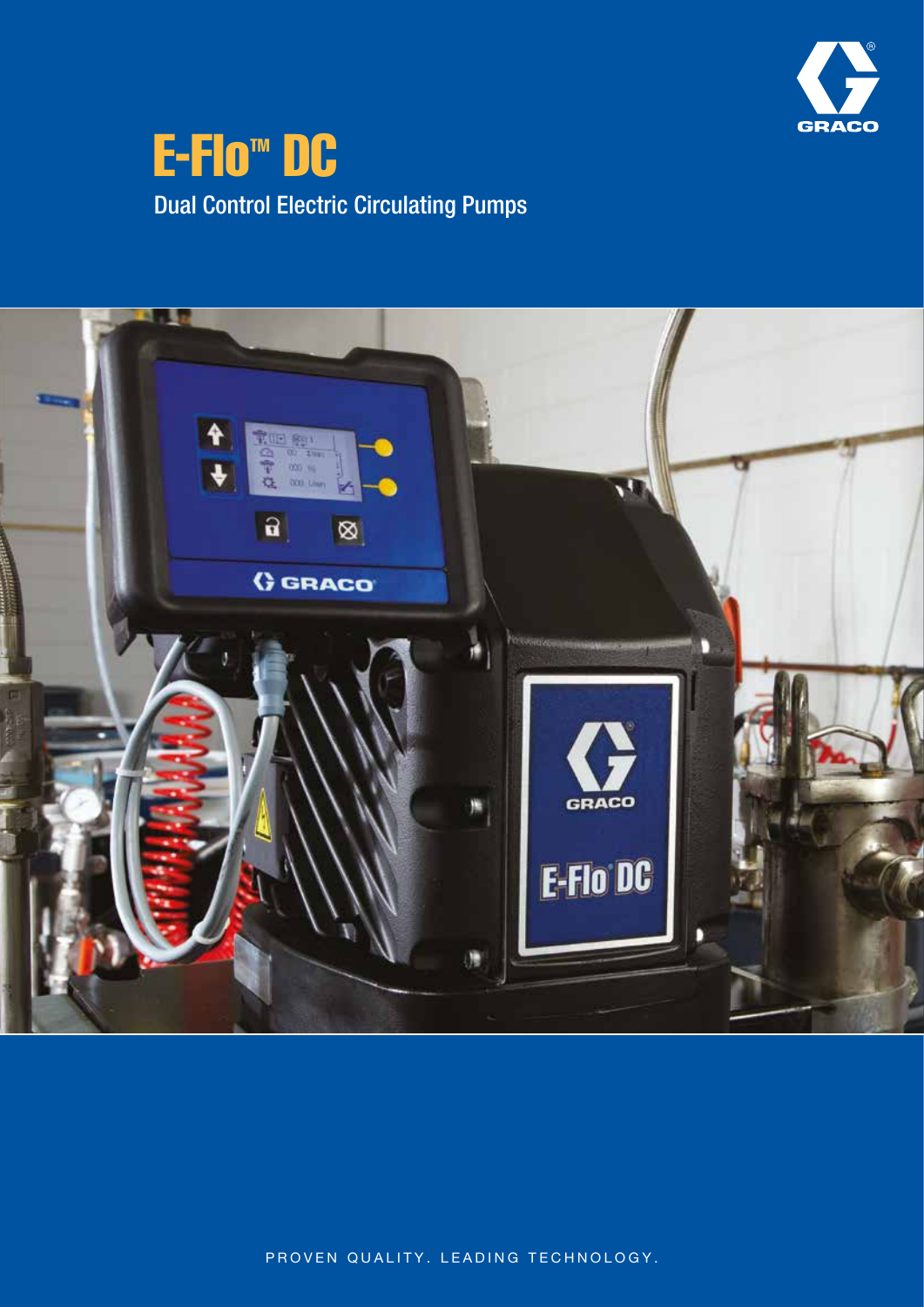# Boost Your Bottom Line with Energy Savings and Advanced Pump Control

### Advanced Motor with Control Module

Efficient and smart, the E-Flo<sup>™</sup>DC with Advanced Control Module gives you additional control of pump performance and allows you to manage several pumps from a single module.



*\*110 V power available with 1HP motor only.*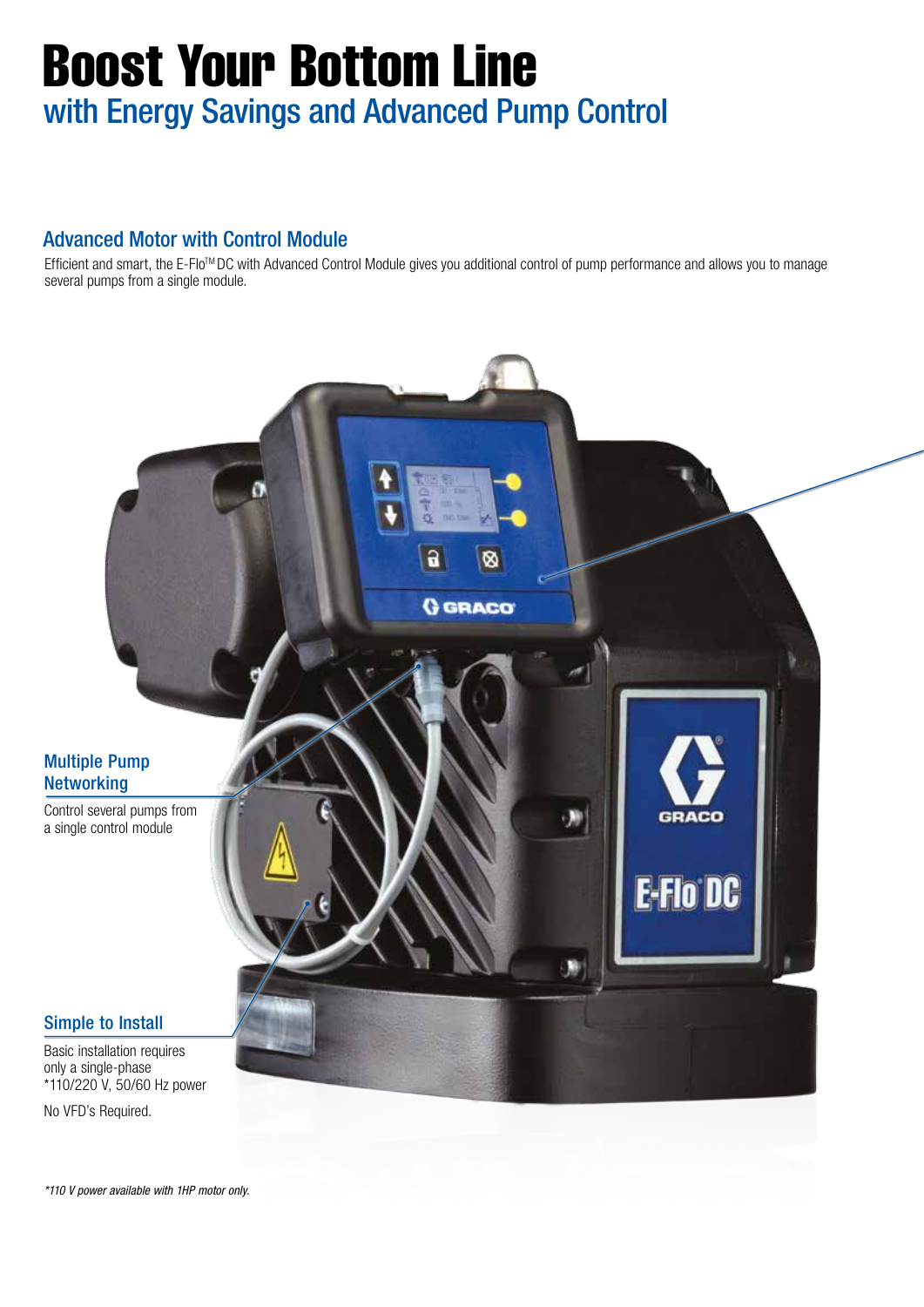

#### Control Module

- Configure different operating profiles of pump
- Integrate the pump easily into a PLC Network for better visibility and control outside of the hazardous area
- Mount directly on pump motor or remotely on nearby wall
- Up to two pressure transducers can be added for greater control
- Connect pneumatic BPR to automate an "off-production" profile for even greater energy savings
- Password protect pump settings to protect against unauthorized access

### Basic Motor

Operator-friendly control knobs have clear symbols making it easy to adjust pump settings. Gives you local control at the pump and runaway protection.



# 4-Ball Lower

Graco is making it easier to install, upgrade and maintain your 4-ball pump.

Not only can our lowers be used with pneumatic, hydraulic or electric platforms, many models have common components – making it easier to upgrade existing equipment and stock replacement parts.



### ENCLOSED WET CUP

Maintain consistent lubrication for packings, reducing maintenance time.

### SPRING LOADED PACKINGS

Increases the life of throat packings Consistent torque – no operator needed to make adjustments

### IMPROVED COATING OPTIONS

Standard Chromex™ Rods for added durability

Available Maxlife™ Cylinders for maximum abrasion and wear resistance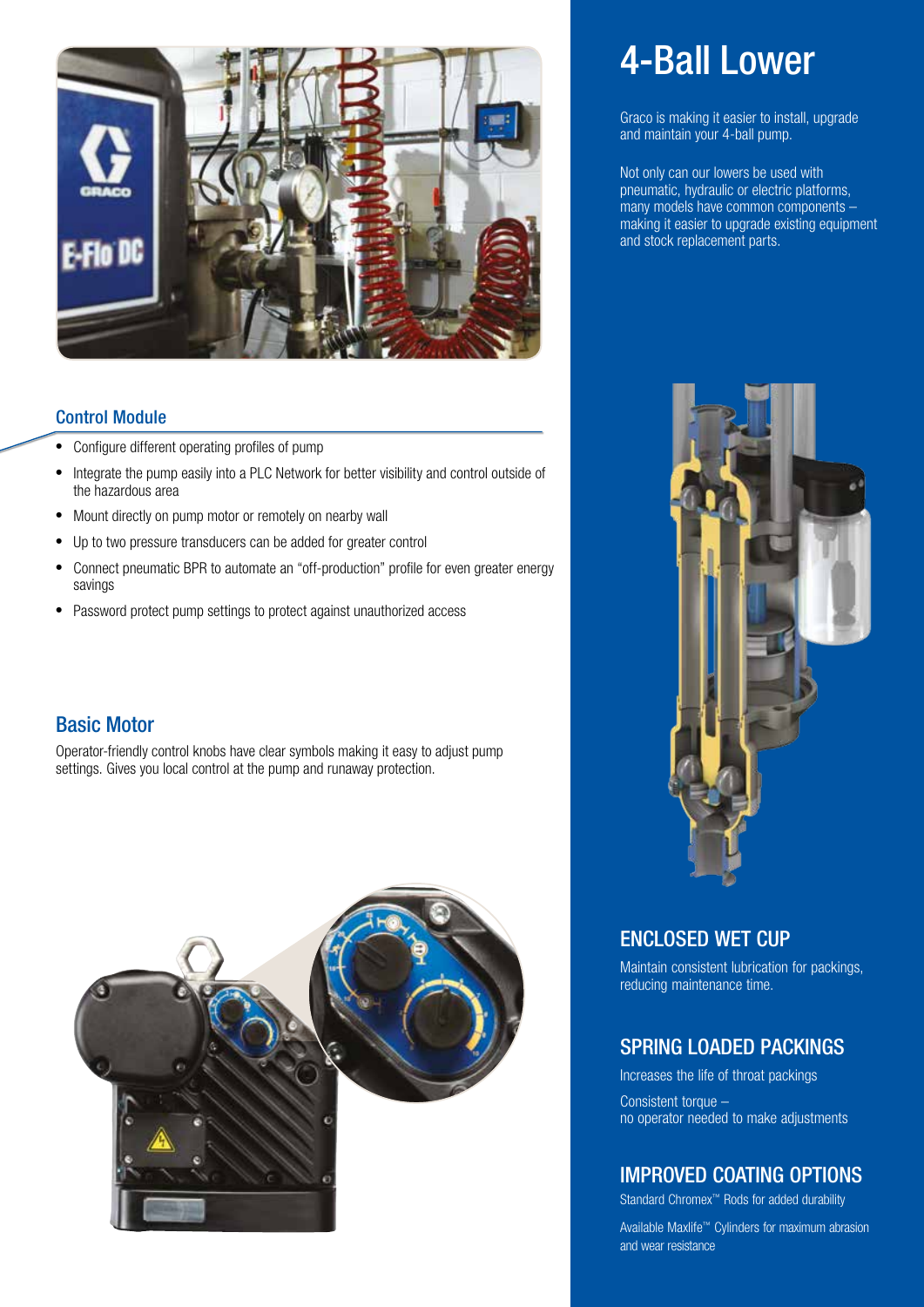# Single Pump. Dual Control.



Constant pressure when you want it.

Constant flow when you need it.



Get the benefits of a pneumatic motor with the energy efficiency of an electric drive unit!

Our new Dual Control (DC) E-Flo pumps allow the pump to operate two different ways – constant pressure or constant flow rate.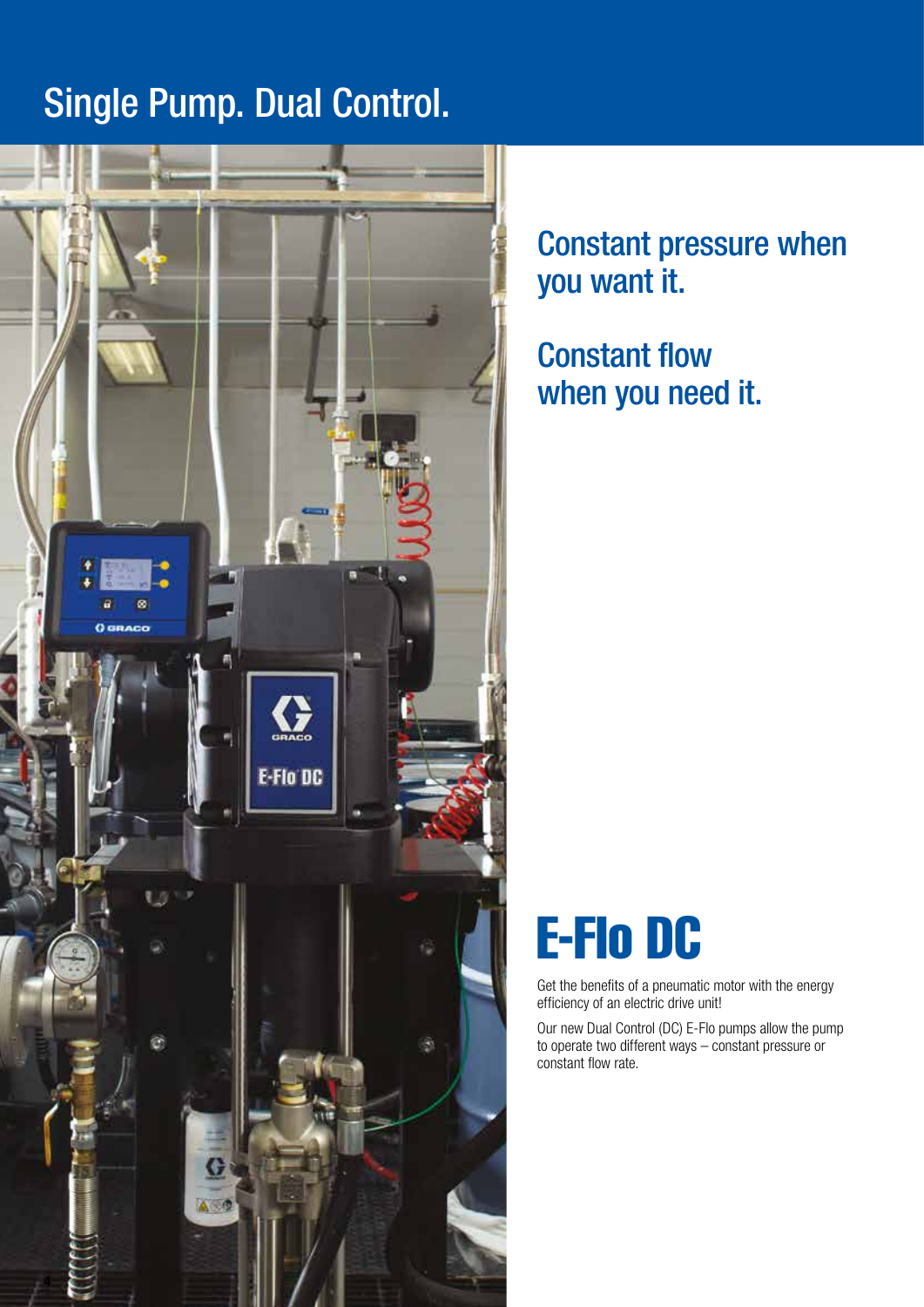# Make the Switch to Savings!

Tap into the energy savings and advanced features of an electric pump. It's easier than you think to make the switch.

## Save Energy

### 5x More Efficient

Electric motor means big savings when compared to similarsized pneumatic motors – helping lower your energy bill and saving you money.

# **Outperform**

### Gain More Control

Advanced Control Module allows you to easily integrate the pump into a PLC network for even greater control and visibility.

### Achieve Consistent Finishes

Dual Control (DC) technology gives you less pulsation and smooth, rapid changeovers – for better, more consistent finishes.

### Changeover Comparison



A Less than 0.09 second changeover

- **B** Quick changeover and recovery with less pulsation
- **C** Pressure spike at changeover
- **D** Longer changeover causing pulsation

## Improve Productivity

### Spend Less Time Training

Electric pump functionality, with the simplicity of a pneumatic pump, makes it easy for anyone to operate.

### Stay Up and Running Longer

Increased reliability means you'll spend less time maintaining and more time up and running.

### Better Working Environment

Quiet electric motor means happier operators and better results. Exceeds OSHA sound regulations and 20 dBa's quieter than a similarly sized pneumatic pump.



### Boost Your Profits

### Prevent Material Loss

Integrated runaway protection protects your pump from premature wear and prevents costly material loss.

### Eliminate Costly Rework

Electric motor prevents icing – giving you smoother pump operation and better finished product.

### Lower Cost of Ownership

Use less energy and spend less on maintenance costs with the field-proven reliability of Graco's 4-ball pump.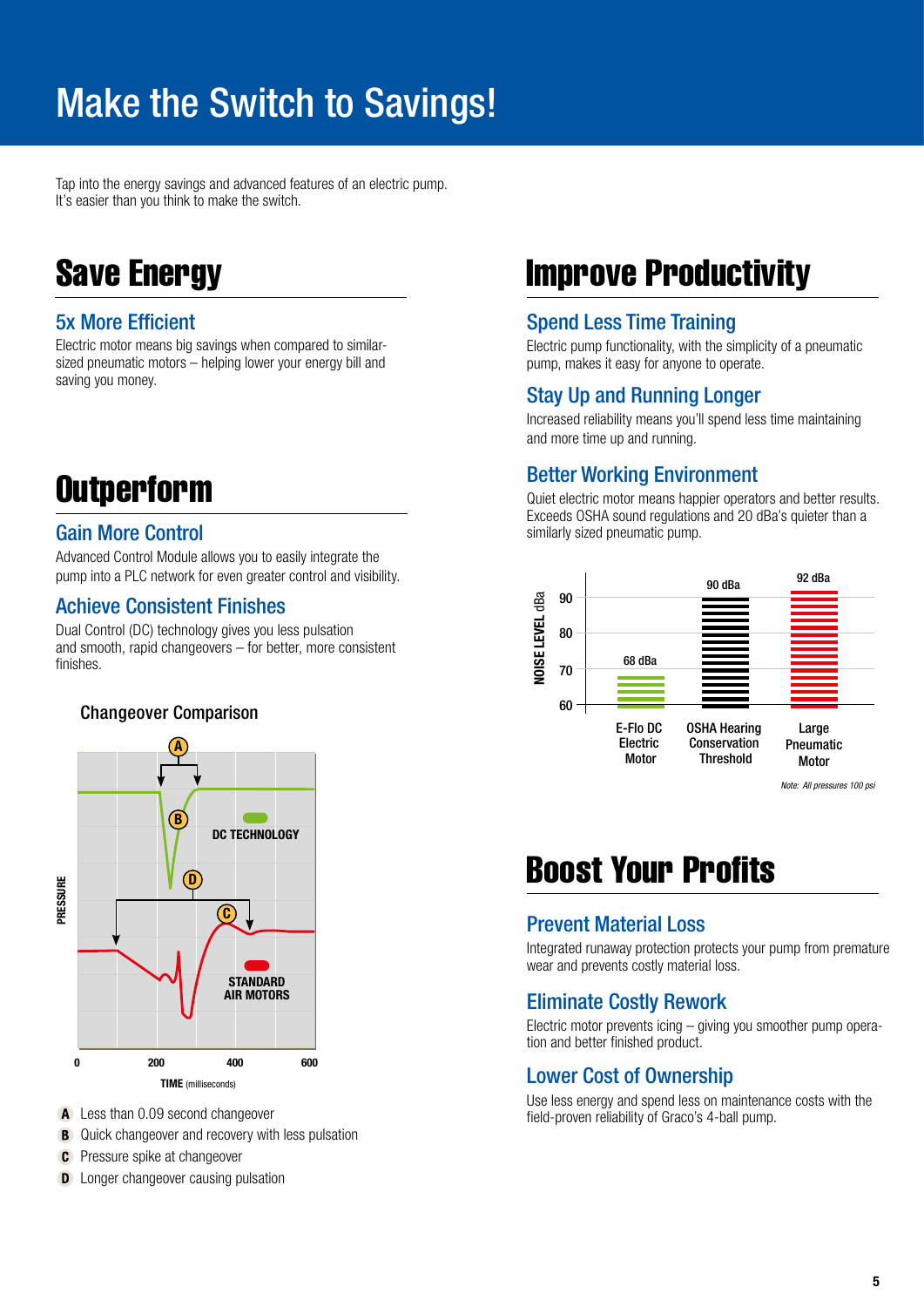# Choose the right pump for you!

How to Select Your E-Flo DC



# Pump Selections

Refer to the Pump Selection Table on the next page to answer the following questions:

#### Lower Size

Based on desired pressure and flow rates, what size lower is required? 750 cc, 1000 cc, 1500 cc or 2000 cc Motor Size & Controls

What motor size and control type would you like on the motor? 1 or 2 hp, Basic or Advanced

#### Lower Fittings

What lower material and type of fitting is required on the lower?

Hard Chrome/NPT, Hard Chrome/Tri-Clamp or MaxLife/Tri-Clamp

#### **Mount**

How would you like to mount the pump? Stand Mount, Wall Mount Bracket or None

### Part Number Matrix

| <b>Electric Circulation Pump</b> | Lower Size            | Motor Size, Controls & Type                | <b>Pump Type/Fittings</b> | <b>Mount</b>             |
|----------------------------------|-----------------------|--------------------------------------------|---------------------------|--------------------------|
|                                  | $1 = 750 \text{ cc}$  | $1 = 1$ hp Motor. Basic Controls. ATEX     | $1 =$ Hard Chrome, NPT    | $0 = No$ Stand           |
|                                  | $3 = 1500 \text{ cc}$ | $3 = 2$ hp Motor. Basic Controls, ATEX     | $3 =$ MaxLife. Tri-Clamp  | $2 =$ Wall Mount Bracket |
|                                  |                       | $15 = 1$ hp Motor. Advanced Controls. ATEX |                           |                          |
|                                  |                       | $6 = 2$ hp Motor. Advanced Controls, ATEX  |                           |                          |



# Control Module & Cable

If Basic motor control is desired, your pump selection is complete. Refer to the Pump Selection Table on the next page for your part number.

If Advanced motor control is desired, determine the desired mounting location of the Control Module. The Control Module can be mounted directly on the pump or on a nearby wall. Select the appropriate CAN cable length.

24P822 Control Module Kit 16P911 1 m (3 ft) CAN Cable 16P912 8 m (25 ft) CAN Cable

Part Number | Description

NOTE: Up to 8 pumps can be controlled from a single Control Module. In this application, the pump electronics will be daisy-chained together via CAN cable. Select the appropriate CAN cable length.



### Control Module Accessories

| <b>Part Number</b> | Description                       | <b>Comments</b>                                                                                     |
|--------------------|-----------------------------------|-----------------------------------------------------------------------------------------------------|
| 24R050             | Pressure Transducer               | Up to two pressure transducers can be connected to one Control Module. Cable length: 1.4 m (4.5 ft) |
| 16V103             | <b>Transducer Extension Cable</b> | For extending length of pressure transducer. Length: 2 m (6.5 ft)                                   |
| 24P979             | Pneumatic BPR Control System      | For use when implementing an "off-production" or "sleep" profile with the Control Module            |
| 16U729             | <b>Run/Stop Switch</b>            | Additional, separate switch for running and stopping the pump                                       |
| 16U637             | <b>Accessories Splitter</b>       | Required when both a BPR Controller and Run/Stop Switch are used                                    |
| 16M172             | 50 ft (15 m) Fiber Optic Cable    | Used for communicating outside of a hazardous area and networking multiple Control Modules together |
| 16M173             | 100 ft (30 m) Fiber Optic Cable   | Used for communicating outside of a hazardous area and networking multiple Control Modules together |
| 24R086             | <b>Fiber/Serial Converter</b>     | For converting Fiber Optic Cable to RS232. Located outside of the hazardous area.                   |
| <b>15V331</b>      | Ethernet IP Gateway Assembly      | For interfacing with a PLC network. Located outside of the hazardous area.                          |

### **Motors**

| <b>Part Number</b> | <b>Description</b>                             |
|--------------------|------------------------------------------------|
| EM0011             | 1 hp Motor, Basic Controls (ATEX/IECEx)        |
| EM0021             | 2 hp Motor, Basic Controls (ATEX/IECEx)        |
| EM0013             | 1 hp Motor, Advanced Controls (ATEX/IECEx)     |
| EM0023             | 2 hp Motor, Advanced Controls (FM, ATEX/IECEx) |

### Accessories

| <b>Part Number Description</b> |                                    |  |  |  |  |
|--------------------------------|------------------------------------|--|--|--|--|
| 255143                         | <b>Wall Mount Bracket</b>          |  |  |  |  |
| 253692                         | Floor Stand                        |  |  |  |  |
| 24R101                         | <b>Basic Controls Securing Kit</b> |  |  |  |  |

### Back Pressure Regulators

| <b>Part Number</b> Description |                                                                                                           |
|--------------------------------|-----------------------------------------------------------------------------------------------------------|
| 288117                         | Pneumatic BPR 75 lpm, 20.6 bar max fluid pressure<br>(20 gpm, 300 psi max fluid pressure), 1-1/4 npt      |
| 288311                         | Pneumatic BPR 75 lpm, 20.6 bar max fluid pressure<br>(20 qpm, 300 psi max fluid pressure), 1-1/2 npt      |
| 288262                         | Pneumatic BPR 75 lpm, 20.6 bar max fluid pressure<br>(20 gpm, 300 psi max fluid pressure), 2 in Tri-Clamp |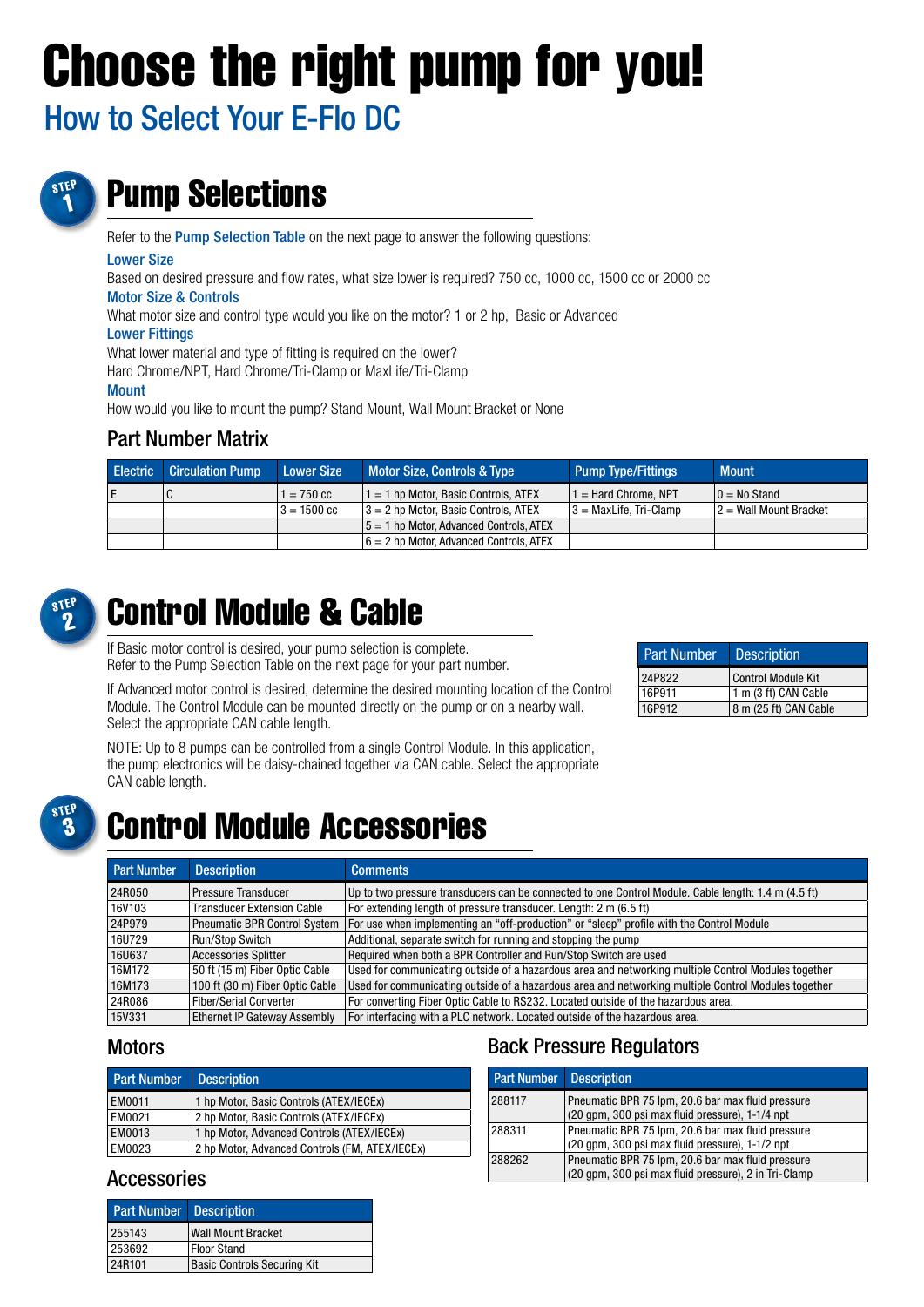# E-Flo DC Pump Selection Table

# Pump Specifications

| <b>Model</b>                       | 750        | 1000                                    | 1500       | 2000               |
|------------------------------------|------------|-----------------------------------------|------------|--------------------|
| Output per Cycle                   | 750cc      | 1000 <sub>cc</sub>                      | 1500cc     | 2000 <sub>cc</sub> |
| Maximum Working Pressure bar (psi) | 20.6 (300) | 1 hp: 13.8 (200)<br>$ 2$ hp: 27.6 (400) | 20.6 (300) | 15.1(220)          |
| Output at 20 CPM lpm (gpm)         | 15(4.00)   | 20(5.25)                                | 30(8.00)   | 40 (10.50)         |
| Pump manual                        | 3A2096     | 3A2096                                  | 3A2096     | 3A2096             |
| Motor manual                       | 3A2526     | 3A2526                                  | 3A2526     | 3A2526             |
| Control module manual              | 3A2527     | 3A2527                                  | 3A2527     | 3A2527             |
| Lower pump manual                  | 3A0539     | 3A0539                                  | 3A0539     | 3A0539             |

# Ordering Information

| <b>MOTOR SIZE &amp; CONTROLS</b> |                       |                          | <b>MOTOR</b><br><b>TYPE</b> | <b>LOWER MATERIAL,</b><br><b>MOUNT</b><br><b>FITTINGS</b> |                        |                    | <b>OUTPUT PER CYCLE</b> |           |                           |        |         |         |         |
|----------------------------------|-----------------------|--------------------------|-----------------------------|-----------------------------------------------------------|------------------------|--------------------|-------------------------|-----------|---------------------------|--------|---------|---------|---------|
| Motor Size                       | <b>Basic Controls</b> | <b>Advanced Controls</b> | ATEX / IECEX                | Hard Chrome, NPT                                          | Hard Chrome, Tri-Clamp | MaxLife, Tri-Clamp | No Stand                | Stand     | <b>Wall Mount Bracket</b> | 750 cc | 1000 cc | 1500 cc | 2000 cc |
| 1 <sub>hp</sub>                  | $\bullet$             |                          | $\bullet$                   | $\bullet$                                                 |                        |                    | $\bullet$               |           |                           | EC1110 | EC2110  |         |         |
| 1 <sub>hp</sub>                  | $\bullet$             |                          | $\bullet$                   | $\bullet$                                                 |                        |                    |                         | $\bullet$ |                           | EC1111 | EC2111  |         |         |
| $1$ hp                           | $\bullet$             |                          | $\bullet$                   | $\bullet$                                                 |                        |                    |                         |           | $\bullet$                 | EC1112 | EC2112  |         |         |
| 1 <sub>hp</sub>                  |                       | $\bullet$                | $\bullet$                   | $\bullet$                                                 |                        |                    | $\bullet$               |           |                           | EC1210 | EC2210  |         |         |
| 1 hp                             |                       | $\bullet$                | $\bullet$                   | $\bullet$                                                 |                        |                    |                         | $\bullet$ |                           | EC1211 | EC2211  |         |         |
| 1 hp                             |                       | $\bullet$                | $\bullet$                   | $\bullet$                                                 |                        |                    |                         |           | $\bullet$                 | EC1212 | EC2212  |         |         |
| 2 hp                             | $\bullet$             |                          | $\bullet$                   | $\bullet$                                                 |                        |                    | $\bullet$               |           |                           |        | EC2310  | EC3310  | EC4310  |
| 2 hp                             | $\bullet$             |                          | $\bullet$                   | $\bullet$                                                 |                        |                    |                         | $\bullet$ |                           |        | EC2311  | EC3311  | EC4311  |
| 2 <sub>hp</sub>                  | $\bullet$             |                          | $\bullet$                   | $\bullet$                                                 |                        |                    |                         |           | $\bullet$                 |        | EC2312  | EC3312  | EC4312  |
| 2 hp                             |                       | $\bullet$                | $\bullet$                   | $\bullet$                                                 |                        |                    | $\bullet$               |           |                           |        | EC2410  | EC3410  | EC4410  |
| 2 hp                             |                       | $\bullet$                | $\bullet$                   | $\bullet$                                                 |                        |                    |                         | $\bullet$ |                           |        | EC2411  | EC3411  | EC4411  |
| 2 hp                             |                       | $\bullet$                | $\bullet$                   | $\bullet$                                                 |                        |                    |                         |           | $\bullet$                 |        | EC2412  | EC3412  | EC4412  |
| 2 hp                             | $\bullet$             |                          | $\bullet$                   |                                                           | $\bullet$              |                    | $\bullet$               |           |                           |        | EC2320  | EC3320  | EC4320  |
| 2 hp                             | $\bullet$             |                          | $\bullet$                   |                                                           | $\bullet$              |                    |                         | $\bullet$ |                           |        | EC2321  | EC3321  | EC4321  |
| 2 hp                             | $\bullet$             |                          | $\bullet$                   |                                                           | $\bullet$              |                    |                         |           | $\bullet$                 |        | EC2322  | EC3322  | EC4322  |
| 2 <sub>hp</sub>                  |                       | $\bullet$                | $\bullet$                   |                                                           | $\bullet$              |                    | $\bullet$               |           |                           |        | EC2420  | EC3420  | EC4420  |
| 2 hp                             |                       | $\bullet$                | $\bullet$                   |                                                           | $\bullet$              |                    |                         | $\bullet$ |                           |        | EC2421  | EC3421  | EC4421  |
| 2 hp                             |                       | $\bullet$                | $\bullet$                   |                                                           | $\bullet$              |                    |                         |           | $\bullet$                 |        | EC2422  | EC3422  | EC4422  |
| 2 hp                             | $\bullet$             |                          | $\bullet$                   |                                                           |                        | $\bullet$          | $\bullet$               |           |                           |        | EC2330  | EC3330  | EC4330  |
| 2 hp                             | $\bullet$             |                          | $\bullet$                   |                                                           |                        | $\bullet$          |                         | $\bullet$ |                           |        | EC2331  | EC3331  | EC4331  |
| 2 hp                             | $\bullet$             |                          | $\bullet$                   |                                                           |                        | $\bullet$          |                         |           | $\bullet$                 |        | EC2332  | EC3332  | EC4332  |
| 2 hp                             |                       | $\bullet$                | $\bullet$                   |                                                           |                        | $\bullet$          | $\bullet$               |           |                           |        | EC2430  | EC3430  | EC4430  |
| 2 hp                             |                       | $\bullet$                | $\bullet$                   |                                                           |                        | $\bullet$          |                         | $\bullet$ |                           |        | EC2431  | EC3431  | EC4431  |
| 2 hp                             |                       | $\bullet$                | $\bullet$                   |                                                           |                        | $\bullet$          |                         |           | $\bullet$                 |        | EC2432  | EC3432  | EC4432  |